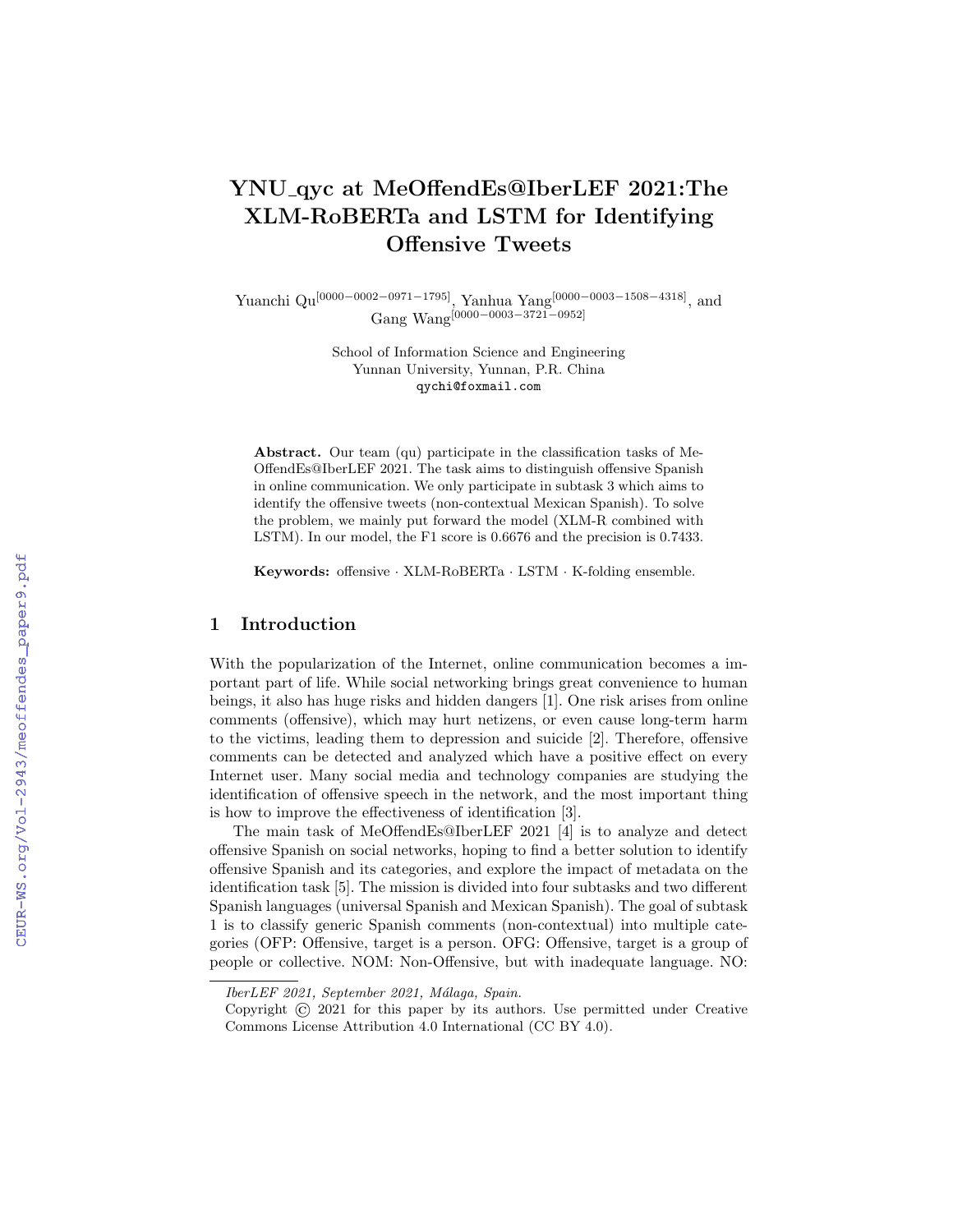non-offensive). The goal of subtask 2 is also to do multiple classifications of comments, but the difference is that subtask 2 provide metadata. The goal of subtask 3 is to classify Mexican Spanish tweets (non-context) into offensive and non-offensive tweets. Subtask 4 is also a dichotomy for Mexican Spanish tweets, but the difference between subtask 4 and subtask 3 is that subtask 4 will provide metadata. Metadata associated with tweets include date, retweet count, bear count, reply status, quote status and so on [6].

In this competition, we only take part in subtask 3 (Non-contextual binary classification for Mexican Spanish). For subtask 3, we mainly use the XLM-R model combined with LSTM (Long-Short Term Memory). The XLM-R model is a combination of the XLM model and RoBERTa model. Relatively speaking, the new model increases the number of model's languages and expands the number of train set, which greatly improve the performance of the downstream tasks. At the same time, the LSTM network [7] can further improve the model accuracy. Finally, we use the k-fold ensemble method to get higher scores.

The structure of the rest in this paper is as follows: The second part is the related research work on the recognition and classification of offensive language. The third part is the relevant description of the data set and the construction of our model. The fourth part is the summary and analysis of the experimental results.

# 2 Related Work

The identification and classification of offensive language in social media have always existed. As early as 2009, Yin [8] identified and classified the harassment behaviors that appeared in Web2.0. The author's idea was to extract the features of N-Grams, TF-IDF, semantic and other features from the text at first, and classified the text by SVM (Support Vector Machine). This method achieved excellent results at that time. For now, it has to be admitted that traditional machine learning methods still play a key role in the recognition and classification of offensive language. However, the traditional machine learning method also has a major drawback, which relies excessively on features and model parameters selection. With the development of Deep Learning, more and more neural network models make outstanding achievements in the classification of offensive language. At first, after Kim [9] applied CNN (Convolutional Neural Networks) to text classification, many text recognition models related to CNN are produced in the NLP ( Natural Language Processing

dict.cnki.net). In the field of text detection and recognition, we have to talk about the LSTM model. RNN (Recurrent Neural Network) [10] plays an important role in the field of NLP, but it has the shortcoming of long-term dependence, and LSTM is designed for RNN's shortcomings [11]. Chakrabarty's, Zhang's and Srivastava's experiments prove the significant contribution of the LSTM model in text classification [12].

In 2018, Google introduced a new NLP model: the BERT model [13]. The BERT model is excellent in many fields of NLP. Subsequently, the BERT model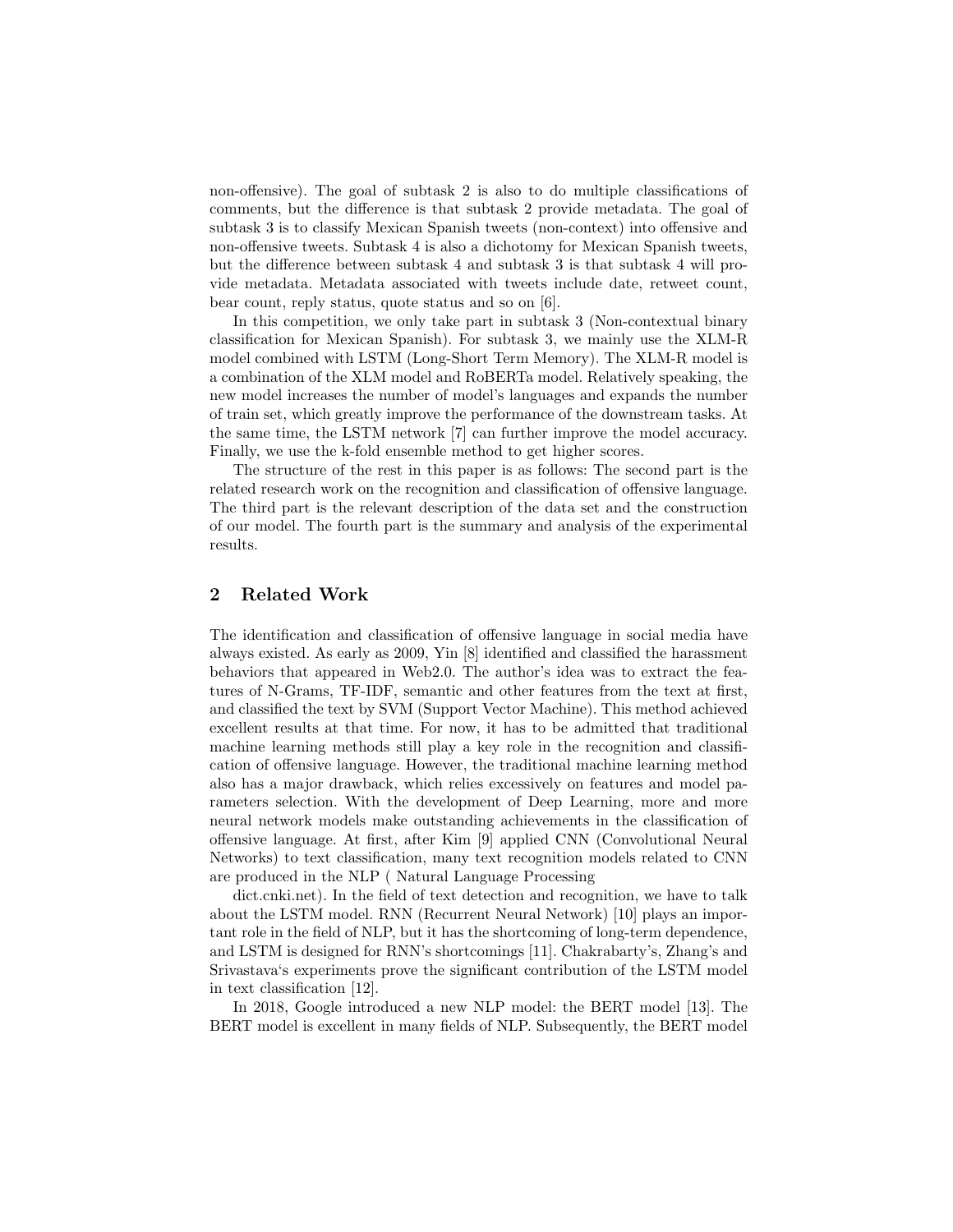is also used in the recognition and classification of offensive language in social networking. A large number of facts prove that the effect of BERT model is indeed better than the general model. But in the cross-lingual realm, BERT still has many disadvantages.

Although the BERT model can be trained in multiple languages, it also has this irreparable disadvantage: different languages cannot learn from each other and communicate with each other. The XLM offers its solution for this shortcoming. By training different kinds of languages under the same model, the model can absorb the information from different languages. [14].

RoBERTa's improvement over traditional BERT is mainly reflected in the following three aspects: (1) BERT uses static masking. RoBERTa adopts the dynamic masking. (2) RoBERTa cancels the NSP task relative to BERT. (3) Compared with BERT, RoBERTa increase the batch size [15].

## 3 Methodology and Data

#### 3.1 Data description

In subtask 3, we use the data set provided by MeOffendEs@IberLEF 2021 that is collected from Mexican-Spanish data on Twitter, and the data are manually tagged (offensive and non-offensive). There are training data (5060 pieces), validation data (76 pieces) and test data (2183 pieces). The ratio of offensive data items and non-offensive data items is about 5:2, and the data distribution is uneven.

### 3.2 XLM-R and LSTM Model

Although Spanish is the fourth most spoken language in the world, there are relatively few resources about it. So we need to use cross-lingual model for this task. As shown in Figure1 below, the XLM-R model+LSTM model is adopted in this paper. The experimental steps of this model are as follows:

(1) Encode.We add [CLS] and [SEP] for subsequent classification tasks and separation between sentences. (Language embeddings+Position embeddings+Token embeddings)

(2) After the text data is encoded and input to the 12 hidden layers and the hidden state sequence output by the last layer is obtained (last hidden state).

(3) Input the hidden state sequence to LSTM and GRU and we can get the output (H\_N, H\_AVERAGE, H\_MAX).

(4) We input P O (Pooler output), H n, H average, and H max into the classifier. The H<sub>n</sub> is the second output returned by GRU: the hidden state of the last time step. H AVERAGE is the average-pooling of GRU output. H MAX is the max-pooling of GRU output.

At the same time, we also use the comparison model, only using the XLM-R model, and not combined with LSTM. The experimental steps of this model are as follows: Firstly, we get pooler output (P O) from input data through hidden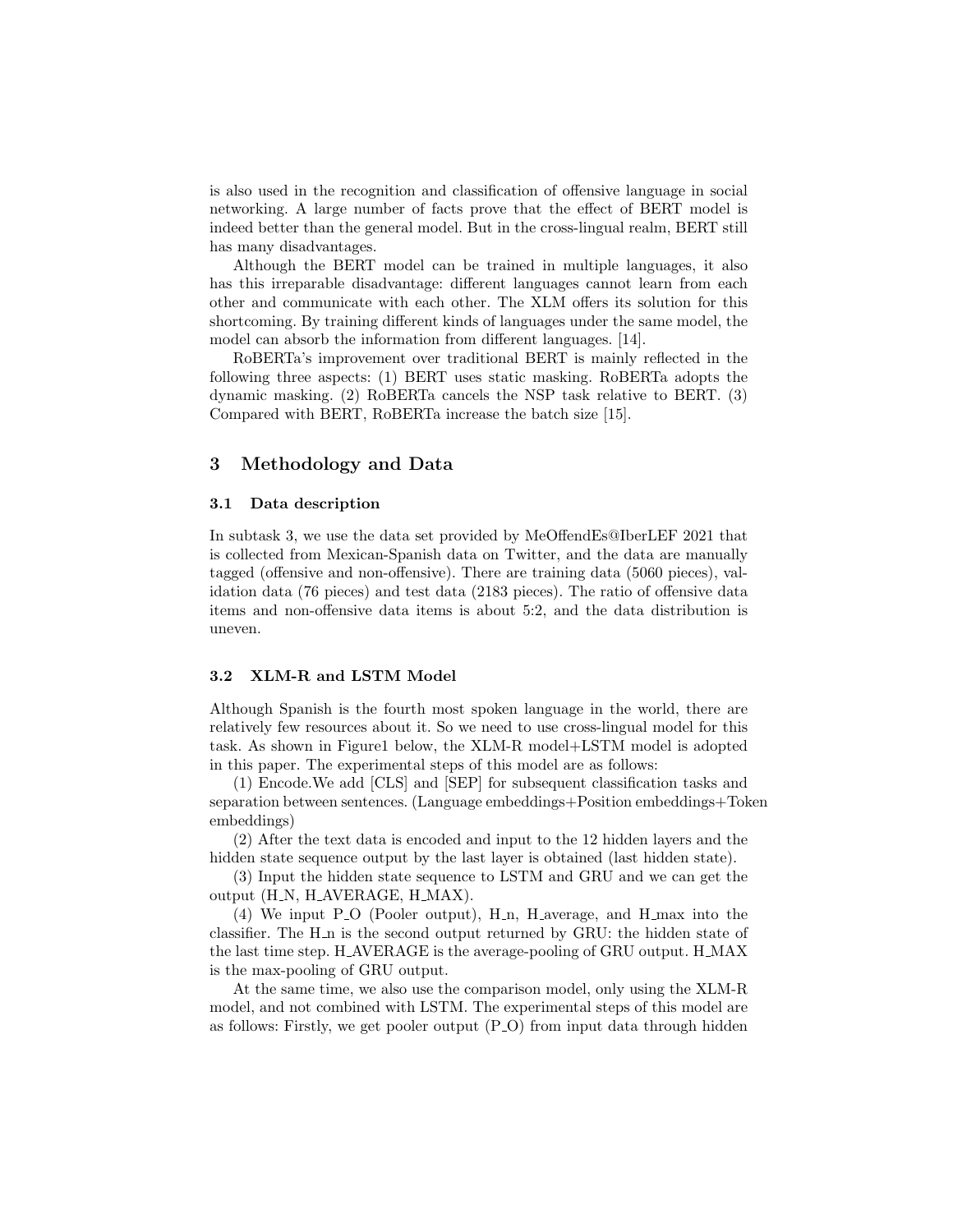

Fig. 1. The model: XLM-R combine with LSTM

layer calculation. P\_O is a two-dimensional vector. Secondly, we transform P\_O into a three-dimensional vector and input it into Bi-GRU to get the result of a three-dimensional vector. Finally, we transform the result of three-dimensional vector into two-dimensional vector and input it into the classifier and we can get the labels of tweets. The results of the two comparative experiments (the parameters of the two models are consistent) in the development set are shown in the following table 1. As shown in the following table, the model combined with LSTM has more excellent performance than the other.

| Model                | K-folding Ensemble Precision F1 score |        |        |
|----------------------|---------------------------------------|--------|--------|
| XLM-R                | No                                    | 0.6142 | 0.6023 |
|                      | Yes                                   | 0.6823 | 0.6536 |
| $\vert$ XLM-R + LSTM | No                                    | 0.7058 | 0.6632 |
|                      | Yes                                   | 0.7536 | 0.7256 |

Table 1. The evaluation results of the two models

# 3.3 K-folding Ensemble

In this article, the training data set only have 5,060 pieces. And the amount of data is relatively small, so we use the K-folding ensemble method to improve the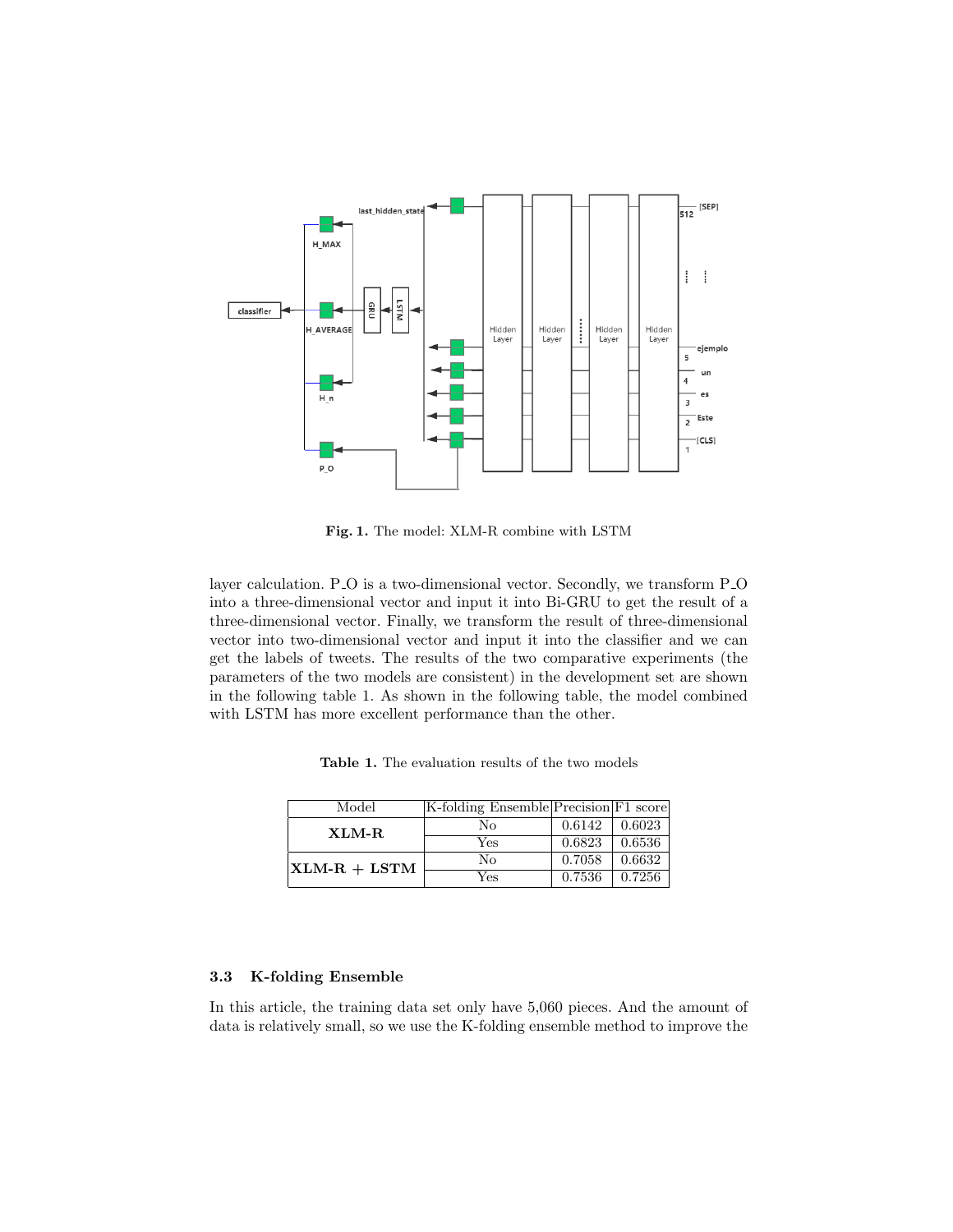performance of the model. The idea of the K-folding ensemble method comes from k-folding cross-validation. We divide the data set into K in total, use K-1 for training, and use the remaining one as a validation set. Repeat K times in total to ensure that each piece of data can become a validation set. Finally, we will accumulate these K results to find the average value as the final result. The K-folding ensemble method is shown in Figure 2.



Fig. 2. The k-fold ensemble method

The purpose of using the K-fold ensemble method is to extract different features of all data as much as possible in the case of existing training data, which can effectively improve the generalization ability of the model. We use validation set to test the effect of k-fold ensemble method. In the Table 1, compared with the method without k-fold ensemble method, the test result in F1 score increased by 0.0624.

## 4 Experiment and Results

#### 4.1 Data preprocessing

We observe the data set and find that the data downloaded from Twitter are not processed and looked very messy. In order to enable the model to obtain data features and get a good training model, we further process the data. The specific process is as follows: (1) All user names are replaced by " $\#$ username". Under normal circumstances, we usually think that usernames do not contain emotions, so to prevent the influence of usernames on model training, we replace all usernames. (2) All abbreviations are expanded. (3) There are emojis in unprocessed sentences. Computers usually cannot recognize these emojis. The emojis are replaced with the corresponding words by emotion lexicons [16] to express the corresponding emotion. (4) Change all uppercase to lowercase, which can unify the standard and facilitate model training. (5) Remove stop words and repeated words.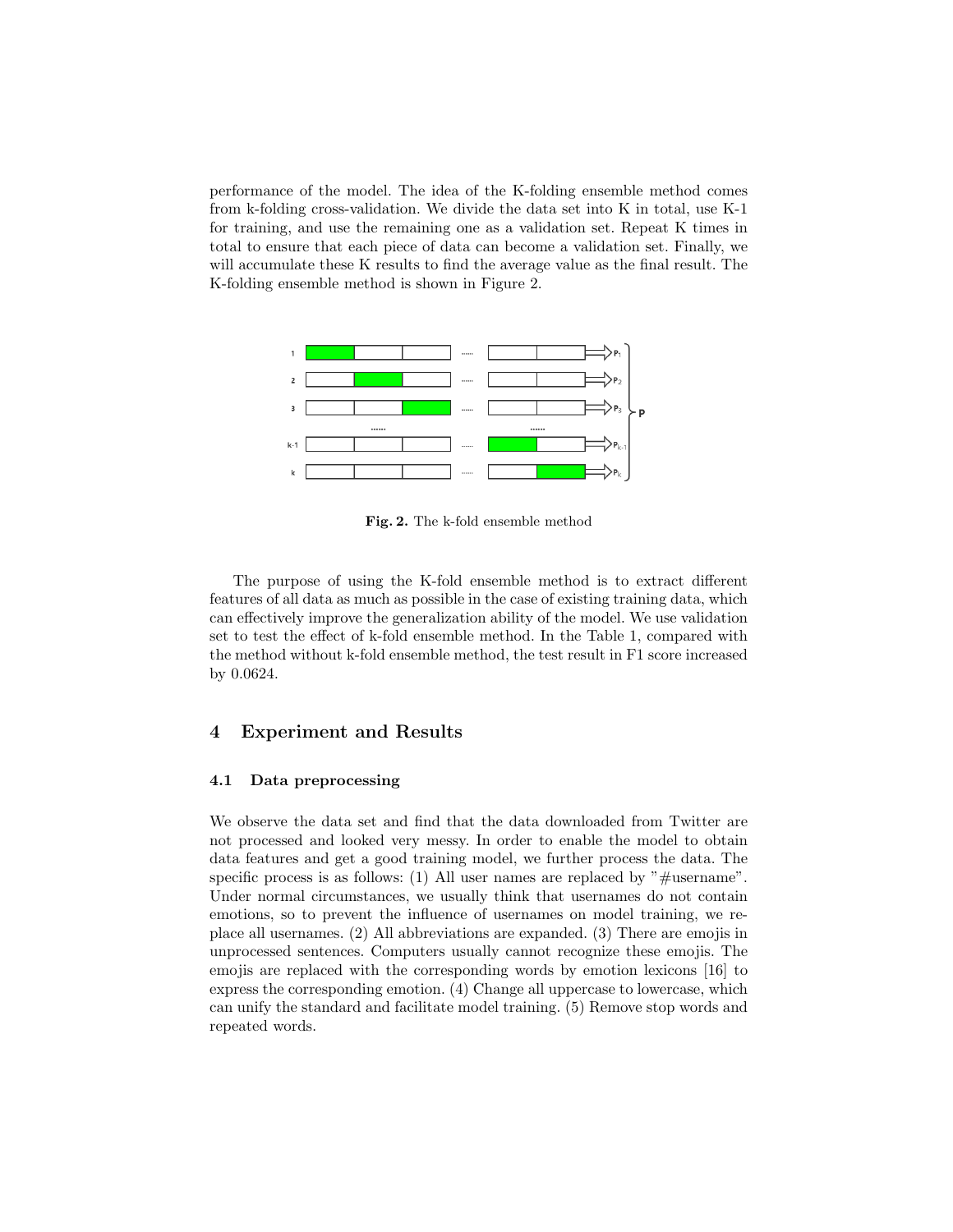#### 4.2 Experiment setting

The platform used in this experiment: Intel CORE i7 CPU (16G), hard disk 1T, NVIDIA RTX 3080Ti. The operating system is Windows 10. The editor is Pychrom2020. The framework of Deep Learning is PyTorch. The setting of hyper-parameters has a great influence on the performance of the model. The following Table 2 shows the settings of the experimental hyper-parameters:

|  |  |  | <b>Table 2.</b> The value of hyper-parameters. |
|--|--|--|------------------------------------------------|
|--|--|--|------------------------------------------------|

| Parameter                     | Value  |
|-------------------------------|--------|
| max_seq_length                | 80     |
| learning_rate                 | $2e-5$ |
| batch_size                    | 64     |
| dropout                       | 0.4    |
| epoch                         | 10     |
| Gradient_accumulation_steps 4 |        |

#### 4.3 Result

The evaluation criteria of subtask 3 are precision, recall ,and F1 score. In this mission, the partial results and the baseline shown in Table 3 below.

Table 3. The Evaluation results of subtask 3 and the baseline.

| Team               | Precision Recall           |                   | $ F1 \text{ score} $ |
|--------------------|----------------------------|-------------------|----------------------|
| $ vic\_gomez 0.76$ |                            | 0.653295 0.702619 |                      |
| qu                 | 0.743333 0.605978 0.667665 |                   |                      |
| Baseline           | $0.719298$ <sub>0.41</sub> |                   | 0.522292             |

In the Table 3, the results of team vic gomez, team qu and the baseline of task 3 are included. The team vic gomez win the first place in the subtask 3. And our team-name is qu. In the competition subtask 3, the ideal results were not achieved. We think there may be two main reasons for the poor results: (1) The data set is unbalanced. In the training data set, there are only 5060 items, and the ratio of offensive data to non-offensive data is 5:2. This model has poor adaptability to unbalanced training data. Because the linear classifier used in this model is biased to most classes, it causes the deviation of the model. (2) The parameters' design of the model are unreasonable. The results of the model in the train set are excellent, but the results in the test set are not the best. So the model may cause over-fit problem.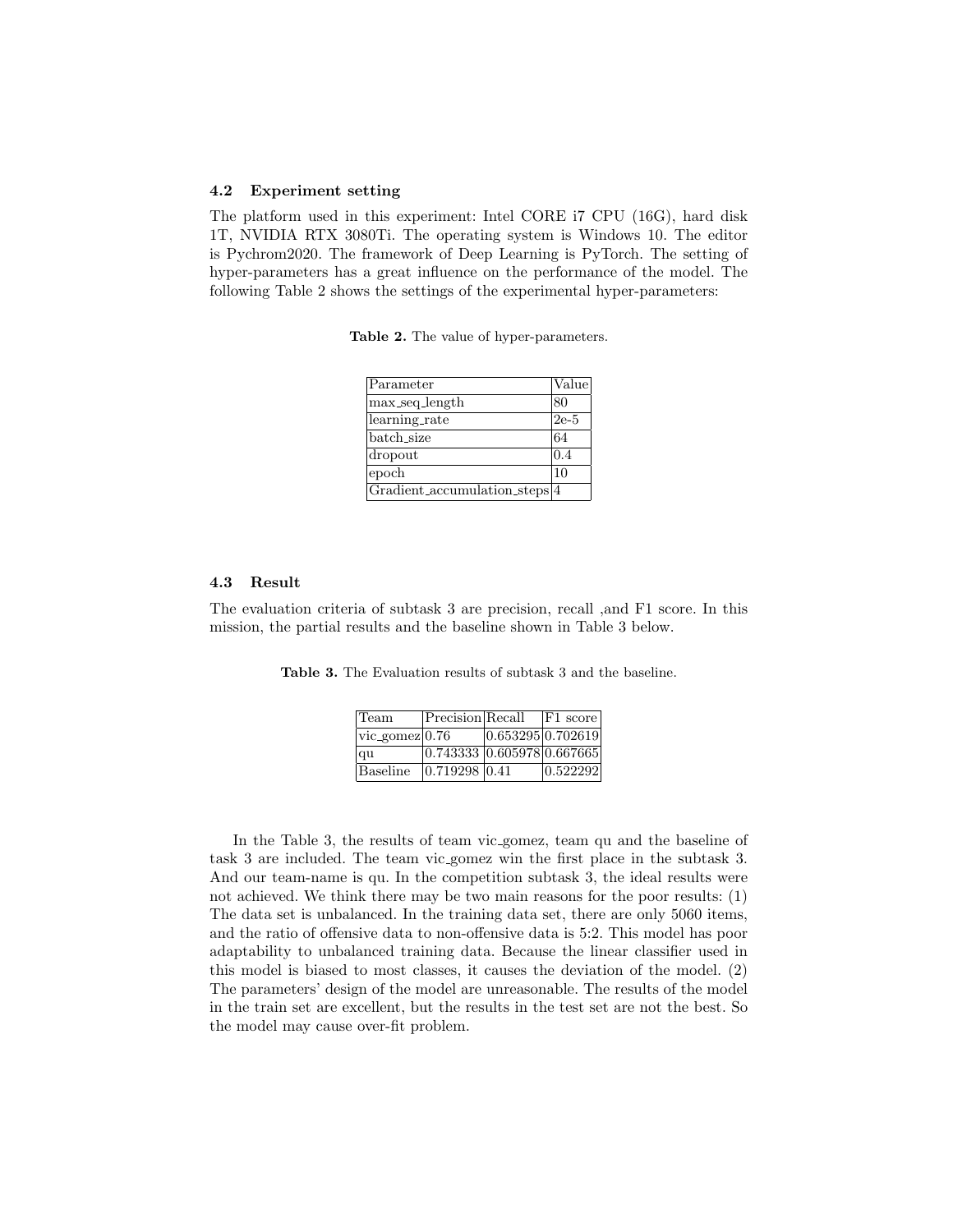# 5 Conclusion

In this paper, we mainly propose a model (XLM-R and LSTM) for offensive detection and classification in Mexican Spanish (non-contextual). And the kfold ensemble method is adopted to improve the generalization ability of the model. We think that there is still room for improvement in model performance. In the next research, we will further improve the optimization model (solve the problems caused by data imbalance by over-sampling and under-sampling), and improve the efficiency of recognition and classification.

# References

- 1. Whittaker, E., Kowalski, R.M.: Cyberbullying via social media. Journal of school violence 14(1), 11–29 (2015)
- 2. Pasi, G., Piwowarski, B., Azzopardi, L., Hanbury, A.: [lecture notes in computer science] advances in information retrieval volume 10772 —— deep learning for detecting cyberbullying across multiple social media platforms 10.1007/978-3- 319-76941-7(Chapter 11), 141–153 (2018)
- 3. Badjatiya, P., Gupta, S., Gupta, M., Varma, V.: Deep learning for hate speech detection in tweets. In: Proceedings of the 26th international conference on World Wide Web companion. pp. 759–760 (2017)
- 4. Montes, M., Rosso, P., Gonzalo, J., Aragón, E., Agerri, R., Álvarez-Carmona, M.Á., Álvarez Mellado, E., Carrillo-de Albornoz, J., Chiruzzo, L., Freitas, L., Gómez Adorno, H., Gutiérrez, Y., Jiménez-Zafra, S.M., Lima, S., Plaza-de Arco, F.M., Taulé, M. (eds.): Proceedings of the Iberian Languages Evaluation Forum (IberLEF 2021) (2021)
- 5. Plaza-del-Arco, F.M., Casavantes, M., Jair Escalante, H., Martin-Valdivia, M.T., Montejo-Ráez, A., Montes-y-Gómez, M., Jarquín-Vásquez, H., Villaseñor-Pineda, L.: Overview of the MeOffendEs task on offensive text detection at IberLEF 2021. Procesamiento del Lenguaje Natural 67(0) (2021)
- 6. Mehdad, Y., Tetreault, J.: Do characters abuse more than words? In: Proceedings of the 17th Annual Meeting of the Special Interest Group on Discourse and Dialogue. pp. 299–303 (2016)
- 7. Hochreiter, S., Schmidhuber, J.: Long short-term memory. Neural computation 9(8), 1735–1780 (1997)
- 8. Yin, D., Xue, Z., Hong, L., Davison, B.D., Kontostathis, A., Edwards, L.: Detection of harassment on web 2.0. Proceedings of the Content Analysis in the WEB 2, 1–7 (2009)
- 9. Kim, Y.: Convolutionalneuralnetworksforsentence classification
- 10. Gambäck, B., Sikdar, U.K.: Using convolutional neural networks to classify hatespeech. In: Proceedings of the first workshop on abusive language online. pp. 85–90 (2017)
- 11. Zhang, Y., Xu, B., Zhao, T.: Cn-hit-mi. t at semeval-2019 task 6: Offensive language identification based on bilstm with double attention. In: Proceedings of the 13th International Workshop on Semantic Evaluation. pp. 564–570 (2019)
- 12. Srivastava, S., Khurana, P.: Detecting aggression and toxicity using a multi dimension capsule network. In: Proceedings of the Third Workshop on Abusive Language Online. pp. 157–162 (2019)